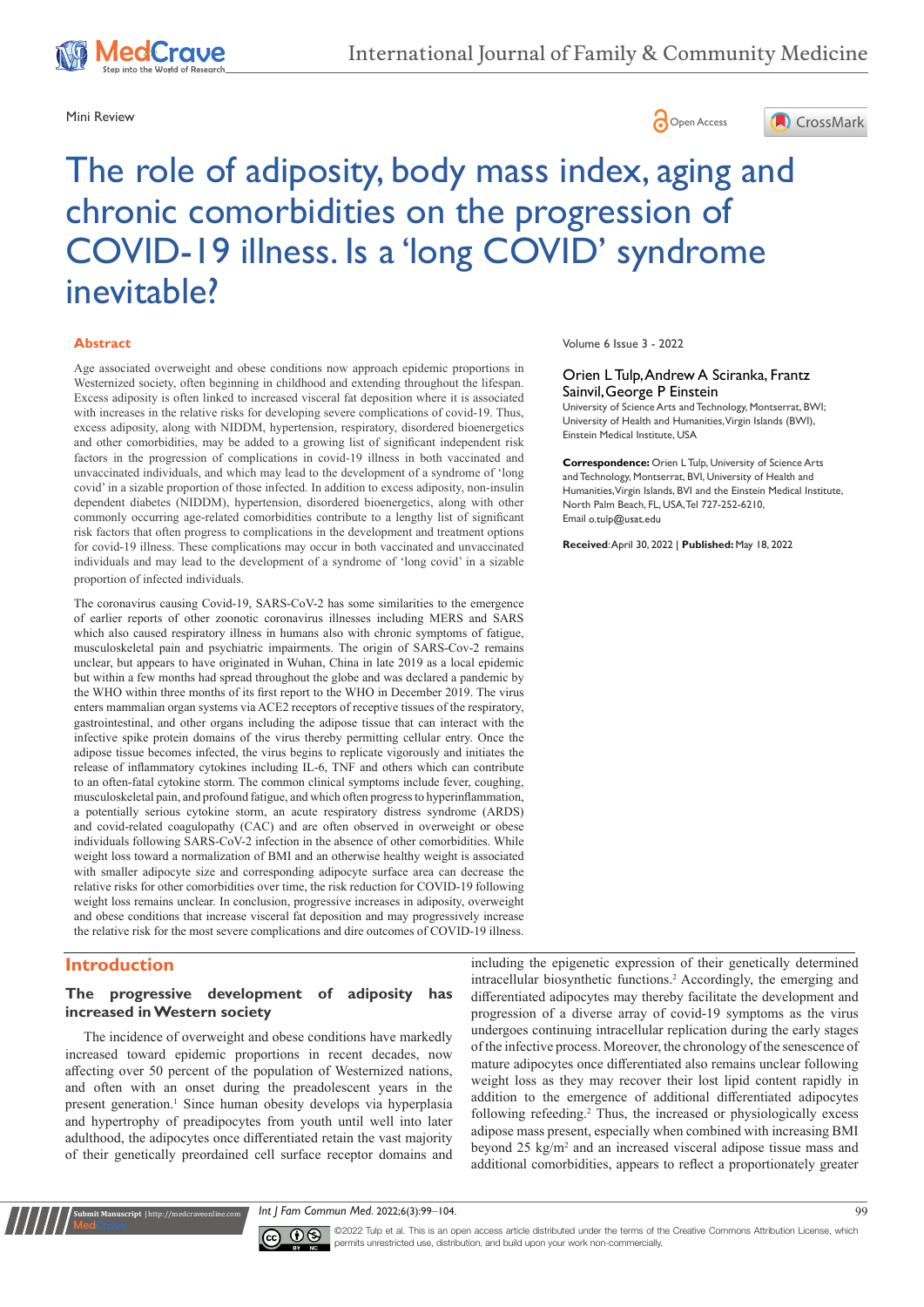risk of cytokine mediated COVID-19 complications than which occurs in non-obese individuals where the relative BMI is less than 25 kg/m<sup>2</sup> .and remains at that level.3 Once receptive tissues become infected with the virus, the intracellular viral replication occurs rapidly and may spread to other receptive tissues including other adipose depots and other organs. In severe cases, death may occur due to a combination of the additive impact of the virus and comorbidities, and the more advanced the obese state in concert with additional individual or multiple comorbidities, the more severe illness and most dire consequences may occur.

# **Investigative methods**

The purpose of this study was to re-examine the critical environmental and clinical factors that contribute to predispose individuals at risk for contracting the SARS-CoV-2 virus, and who may be at risk for potential progression to the post-covid clinical syndromes associated with 'long covid' illness following acute infection. The investigators used internet search platforms including but not limited to PubMed, MedScape, WebMD, Google Scholar(<http://scholar.google.com/>), Microsoft Academic, Bioline International [\(http://www.bioline.org.br/](https://www.emergingedtech.com/2013/12/top-11-trusted-and-free-search-engines-for-scientific-and-academic-research/(http:/www.bioline.org.br/)) PLOS ONE ([http://www.](http://www.plosone.org/) [plosone.org/\)](http://www.plosone.org/) BioOne [\(http://www.bioone.org/\)](http://www.bioone.org/) ScienceDirect [\(http://](http://www.sciencedirect.com/) [www.sciencedirect.com/](http://www.sciencedirect.com/)), Science.gov., Academia.edu, Research Gate, Directory of Open Access Journals [\(http://www.doaj.org/\)](http://www.doaj.org/) and others. Of over 200 articles reviewed, 32 were selected and are cited in this review.

# **Epidemics and pandemics have occurred in every recent century**

Historically, epidemics tend to occur about three times a century somewhere in the world, but they seldom progress to the status of a full-blown pandemic more than once each century as far as recorded history has shown.<sup>4</sup> As the ease of intercontinental travel has advanced, so has the potential for new epidemics and pandemics to occur via unwitting travelers as occurred in the recent Haiti epidemic.<sup>4</sup> The global Covid-19 pandemic caused by the recently emerged SARS-CoV-2 virus was initially disseminated globally from its origin via Intercontinental travelers originating in the Wuhan province, and has now encompassed virtually every country in the world.<sup>5</sup> The incidence now may reportedly have surpassed 6 million cases and resulting in approximately 1 million deaths, although some sources suggest that the total numbers of cases may far exceed those reported to date due to unreported and unconfirmed cases after researchers compared data collected from 74 countries.<sup>5-7</sup> Not only have not all jurisdictions been diligent in reporting all numbers, but not all cases of suspected illness have been subjected to reliable laboratory confirmation of the diagnosis, especially where the complicating comorbidities may take precedence. The complex nature of the symptomatology of a covid-19 infection may also mimic those of other common infectious respiratory, metabolic and musculoskeletal disorders, thereby necessitating laboratory assistance in arriving at a comprehensive clinical assessment and final diagnosis. In any case, patients should be monitored during and following the acute phase of the covid-19 infection to identify and minimize to the extent possible the occurrence of lasting post infection syndromes including the propensity for one to develop CAC which may follow viral infection or in rare instances, following apparent exposure to antigenic viral epitopes.<sup>8,9</sup>

# **Adipose tissue can harbor the mechanism of SARS-CoV-2 infection**

The SARS-Cov-2 virus can easily infect adipose tissue due to the presence of ACE2 receptors on adipocyte plasma membranes, with an apparent greater affinity for visceral than for subcutaneous adipose tissue.3,10,11 Adipose tissue is now regarded as an endocrine organ by many researchers, as it has the capacity to secrete a number of hormonal substances including leptin, IL-6, TNFα, resistin and CXCL-10.12,13 The secretory capacity for leptin as well as other secretory products increases in proportion to the mass of adipose tissue, leading the hyperleptinemia, and disordered energy homeostasis via its negative effects on appetite and satiation control mechanisms. Interleukin-6 (IL-6) functions as a primary mediator of the inflammatory process leading up a dysregulation of immune processes and is a major participant in mediating the cytokine storm and respiratory distress syndrome (ARDS) of covid-19 infections.11,12–15 The magnitude of the inflammatory actions caused by the inflammatory cytokines may be conveniently monitored via plasma measures of C-reactive protein (CRP) during the course of the infection. Tumor necrosis factor- $\alpha$  (TNF- $\alpha$ ) is secreted by activated M1 macrophages common to adipose tissue during SARS-CoV-2 infection, is also a proinflammatory cytokine and is a member of the TNF superfamily of transmembrane proteins. TNF-α acts in the capacity of a paracrine hormone that enables the mediation of autoimmune functions including inflammatory actions in peripheral tissues. The TNF- $\alpha$  can contribute to the cytokine storm linked to IL-6, another inflammatory cytokine secreted by adipose tissue and among those most associated with the dire consequences of Covid-19 infection. The proinflammatory cytokine CLCX-10 is also secreted by adipose tissue and appears to become upregulated during covid-19 infection, and along with IL-6 and others has been attributed to be an element in the cytokine contributions to the cytokine storm phenomena and to the severity of covid-19 symptoms.3,10,11 The hormonally active peptide resistin can also become elevated in obesity and overweight conditions, and functions as an immunodulatory adipokine that is believed to contribute to renal injury during covid infection. In obese patients diagnosed with chronic kidney disease and covid-19, plasma resistin concentrations were found to be more closely correlated with IL-6 and with the chemoattractant MCP-1 transmembrane proteins, and associated with generalized states of oxidative stress in addition to insulin resistance, also common among the overweight and obese. The MCP-1 expression is a chemoattractant factor in facilitating the chemotaxis of monocytes and the maturation of macrophages during the inflammatory process of various tissues. Thus, the various peptides secreted by adipose tissue are compatible with the designation of the adipose tissue as an endocrine organ, rather than only a repository for mass lipid storage in the form of triglycerides.

#### **Multiple pathophysiologic factors contribute to SARS-CoV-2 infection**

Multiple pathophysiologic factors have been associated with the symptoms and severity of covid-19 illness, including obesity and overweight conditions, diabetes, especially non-insulin dependent diabetes (NIDDM or T2DM), hypertension, the disordered bioenergetics of metabolic syndrome, and respiratory diseases, among others which when prevalent represent highly significant and complicating risk factors for infected individuals.3,8–10,16–18 Since the incidence of obesity and overweight conditions now approach epidemic proportions across much of the age spectrum often commencing from early childhood onward in Westernized nations, a large proportion of the populations is at potential risk, including those who may have an otherwise healthy lifestyle.6,7 The mechanisms that contribute to the underlying risks of obesity and adiposity to the resulting magnitude of SARS-CoV-2 infections remain incompletely defined, but are likely related to the physiology and anatomic distribution of adipose tissue with particular reference to the visceral adipose tissue depot which has

**Citation:** Tulp OL, Sciranka AA, Sainvil F, et al. The role of adiposity, body mass index, aging and chronic comorbidities on the progression of COVID-19 illness. Is a 'long COVID' syndrome inevitable? *Int J Fam Commun Med.* 2022;6(3):99‒104. DOI: [10.15406/ijfcm.2022.06.00272](https://doi.org/10.15406/ijfcm.2022.06.00272)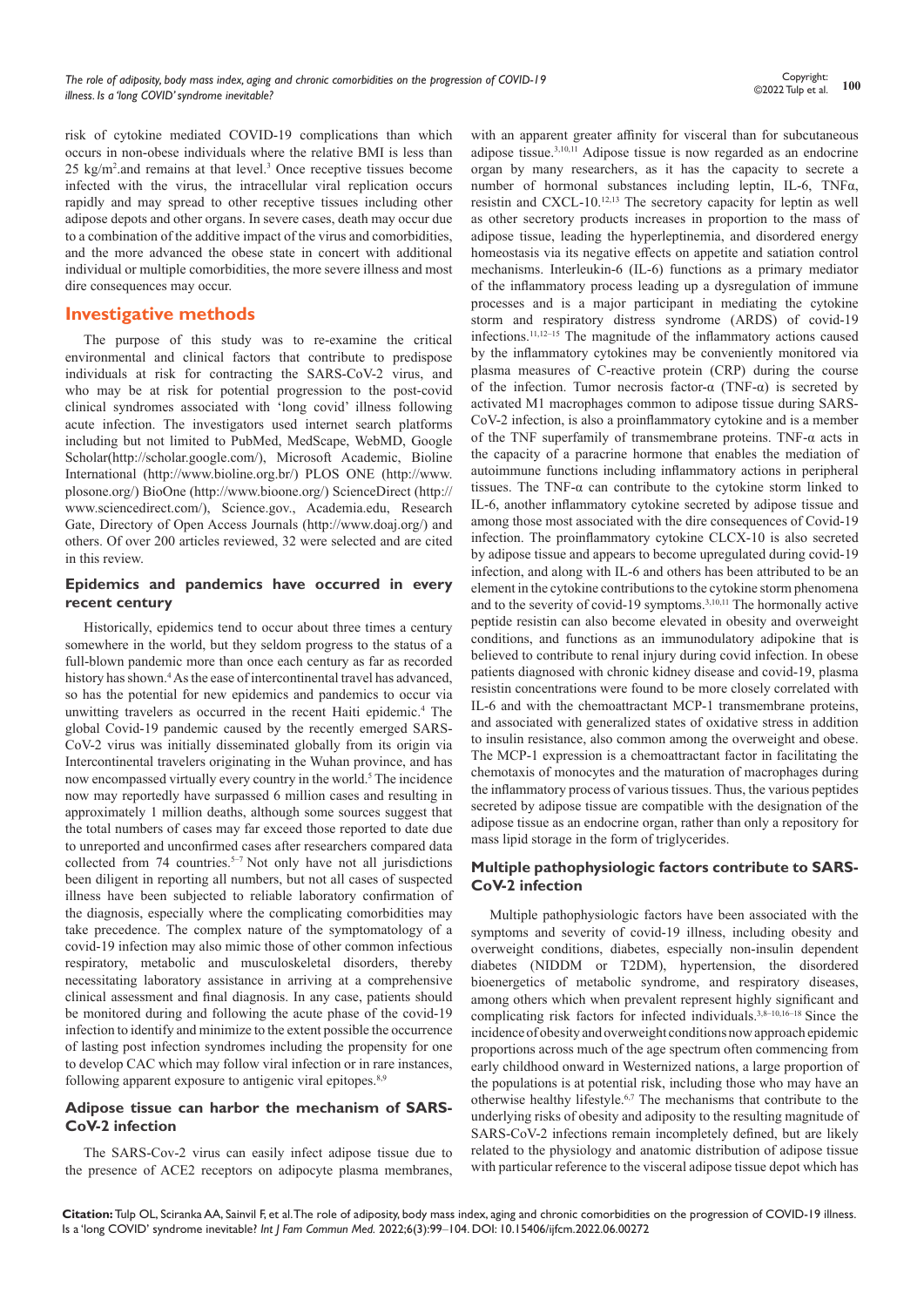been more highly associated with adiposity related disorders than at least some subcutaneous depots although a comprehensive evaluations and correlations with all primary fat depots and covid-19 illness have yet to be determined and would be of clinical interest.<sup>1,3,16-20</sup>

#### **Common comorbidities associated with aging often increase vulnerability to infection**

Obesity, along with NIDDM, hypertension, respiratory, disordered bioenergetics, non-alcoholic fatty liver disease (NAFLD) and other comorbidities, have frequently been reported to be primary significant risk factors in the progression and magnitude of complications in the progression of covid-19 illness in both vaccinated and unvaccinated individuals.3–10 The coronavirus causing Covid-19, SARS-CoV-2 and their recent variants have some similarities to the emergence of earlier reports of other zoonotic origins of coronavirus illnesses including MERS and SARS which also caused respiratory illness in humans.<sup>21,22</sup> The origin of SARS-Cov-2 remains unclear, but appears to have originated in Wuhan, China in late 2019 as a local epidemic but within a few months had spread throughout the globe and was declared a pandemic by the WHO within three months of its first report to the WHO in December 2019.<sup>23</sup> While it has been speculated that the virus may have jumped from a zoonotic to a human host at some time prior to the first reported cases in 2019, sufficient documentary evidence has yet to be confirmed despite the reports of a number of animal species having tested positive for one or more substrains of the SARS-CoV-2 virus.<sup>3</sup> The primary mechanism of viral infection is microdroplet airborne transmission, in addition to contact with surrounding surfaces from recently shed viral-loaded particles often likely from unsuspecting hosts who may be unaware they have contracted the virus, and unaware that they pose such a risk. Viral shedding may inadvertently contaminate surrounding surfaces and airspace via air movements in the immediate vicinity of the infected animal or human.24 Thus while it is entirely plausible that human-toanimal or animal-to-human viral transmission may and could occur due to the commonality in mechanisms of transmission, laboratory evidence has yet to confirm such infectious encounters.25

#### **Interim hosts: Zoonotic aspects of SARS-CoV-2 illness**

Several zoonotic species and humans exhibit similarities in mechanisms of transmission of infectious microbial, parasitic and viral illnesses, and historically research in the mechanisms of disease transmission in susceptible animal hosts have proven beneficial in the discovery of the pathophysiological mechanisms of disease and provided valuable insight into the discovery of potentially curative therapies.9,25 In both animals and humans, the SARS-CoV-2 virus enters mammalian organ systems via ACE2 receptors of receptive tissues of the respiratory, gastrointestinal, and other organs including the receptive adipose tissue depots that can interact with the infective spike protein domains of the virus.<sup>3,26</sup> Once the adipose tissue becomes infected, it initiates the release of inflammatory cytokines including IL-6, TNF and others which can lead to an often-fatal cytokine storm. Since human obesity develops via hyperplasia and hypertrophy of preadipocytes, the adipocytes once differentiated retain their cell surface receptor domains and intracellular biosynthetic functions thereafter.2 Not all adipose tissue depots are equally responsive to cardiometabolic risk progression or viral infection however, as visceral adipose depots are associated with a greater risk of viral infection than peripheral subcutaneous compartments of adipose tissue, in addition to posing a greater risk of metabolic-linked disorders of dyslipidemia and cardiovascular disease.16–18

# **The role of excess adiposity in SARS-CoV-2 infection revisited**

The increased adipose mass thus formed over time, especially when combined with increasing BMI and an increased visceral adipose tissue mass and additional comorbidities, appears to reflect a proportionately greater capacity for risk of cytokine mediated COVID-19 complications in infected individuals.16–18 Once receptive tissues become infected with the virus, the intracellular viral replication occurs rapidly and may spread to other receptive tissues including adipose, brain and other organs.<sup>27</sup> The vigorous onset of the viral replication typically precedes the onset of the activation of the immune responses by hours to days, thereby affording the noxious virus a virtual head start in the evolving pathophysiologic process. In addition to the apparent viral advantage in the earliest phases of the infective process this delay in an activation or reactivation of the immune response enables susceptible individuals to become reinfected following subsequent exposures where the immune response may be lagging or otherwise compromised as may occur with the coexistence of established comorbidities including aging and age-associated comorbidities. Although each subsequent episode following prior vaccination or infection tends to produce illness of lesser magnitude that the original infection serious side effects including CAC and pathophysiologic progression to symptoms of long covid may occur. A recently initiated multicenter study to examine the symptoms and longer term implications of long covid is now underway.28,29

#### **Viral mutations complicate the immune response**

The SARS-CoV-2 virus, like other common viruses have a tendency to undergo continuous mutation over time, and while the resulting variants including the Omicron and its subvariants have demonstrated a greater capacity for transmission, the incidence of more serious illness but in the recent variants has been associated with a lesser magnitude of illness, and seemingly independent of the confounding comorbidities.<sup>3,5,30</sup> Once infected, the epitope domains of the viral particles of the original or subsequent variants can bring about the initiation of a long-lasting immune response, eventually including the formation of antibody producing bone marrow and plasma B cells. However, over a duration of 6 to 8 months following the initial exposure, the declining residual plasma concentrations and availability of protective B-cell antibodies may decline substantially by up to 90 % and again render the individual susceptible to primary or secondary infection even if previously vaccinated. While the magnitude of the acute illness tends to be less serious in vaccinated or previously exposed individuals, the potential for the complex symptoms of long covid remain present. (ref for long covid). This plasma antibody decline is consistent with the transient nature of the prior immunization now observed following both natural and/or vaccination induced immunity. The declining residual post exposure antibody levels may result in susceptible individuals falling subject to primary or secondary infection during the early hours following viral exposure even when previously vaccinated with any of the available agents. In severe cases, death may occur due to a combination of the additive impact of the virus and comorbidities, and the more advanced the individual or multiple comorbidities become, the more severe the magnitude of the emerging illness is likely to occur. While weight loss toward a normalization of BMI and an otherwise healthy weight is associated with smaller adipocyte size and corresponding adipocyte surface area can decrease the relative risks for other comorbidities over time, the risk reduction for COVID-19 following weight loss remains unclear. In conclusion, overweight and obese conditions that

**Citation:** Tulp OL, Sciranka AA, Sainvil F, et al. The role of adiposity, body mass index, aging and chronic comorbidities on the progression of COVID-19 illness. Is a 'long COVID' syndrome inevitable? *Int J Fam Commun Med.* 2022;6(3):99‒104. DOI: [10.15406/ijfcm.2022.06.00272](https://doi.org/10.15406/ijfcm.2022.06.00272)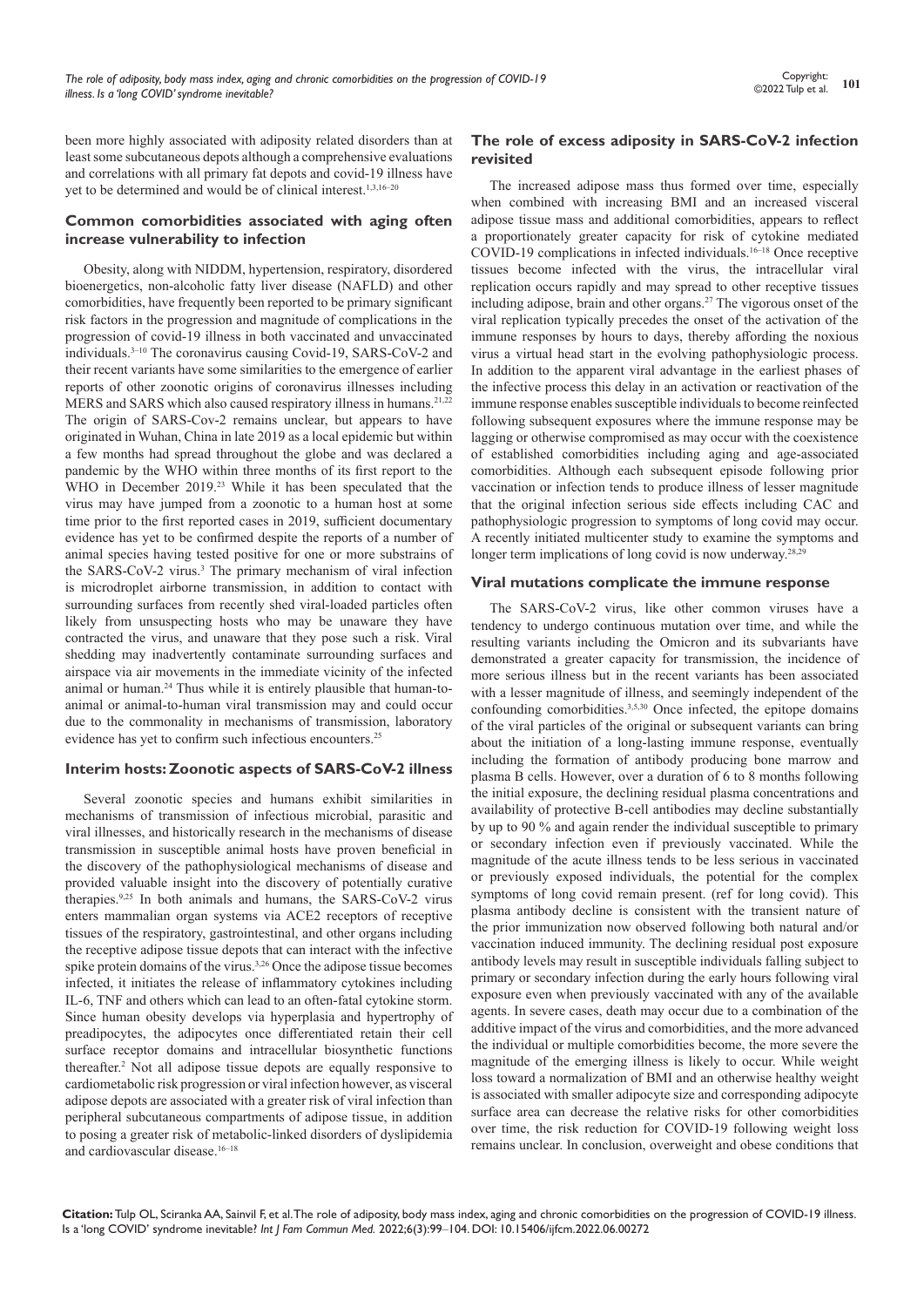increase visceral fat deposition and may progressively increase the relative risk for the most severe complications of COVID-19 illness.

#### **The spike proteins contain the antigenic epitopes of the virus**

The spike proteins of the virus have been shown to be the molecular location of the numerous mutations in the numerous SARS-CoV-2 variants, and which tend to be more complex than were identified in the original  $2019$  virus.<sup>31</sup> As a consequence of the progressive mutations in the spike proteins over time, antibodies generated from the original 2019 virus may no longer retain sufficient immunologic protection and thereby enable newer variants to not only enjoy a greater ease of transmission, but also to escape detection by antibodies that may have been generated from earlier mutations including the original strain. Accordingly, this has resulted in strategic difficulties in achieving broad spectrum or global herd immunity as the virus continues to mutate while spreading. While the characterizations of the susceptible global populations have been described, and include factors of population density, socioeconomic and health factors, the environmental conditions that provoke or enable the virus to spread and undergo continuing mutations in different parts of the globe remain largely unknown an are complicated by the extraordinary ease of airborne microdroplet transmissibility of the virus. In comparison to microbial or parasitic organisms, the submicroscopic nature of viral particles in concert with their presence in expired air from both symptomatic and asymptomatic infected individuals renders them a substantially greater ease of airborne dissemination, and a greater challenge to contain their penetrations into and contamination of adjacent airspaces and surfaces. If the contaminated surroundings are left exposed, they may over hours or days become less infective due to factors of sunlight derived ultraviolet light (UV light) which can effectively deactivate the viral particles via effects of UV irradiation, while in sun-protected environments the application of both airborne and contact disinfectants including alcohol disrupt the lipid coronal envelope and thus can be effective in viral inactivation.

# **A global herd immunity will be difficult to obtain**

The attainment of an effective herd immunity via vaccination or following prior infection are among the factors that are deemed essential in obtaining a resolution of the pandemic but have been difficult to achieve globally due at least in part to the logistic challenges to administer vaccines to most of the global population within a short enough time, such that the virus might be unable to find a susceptible host to enable it to continue its life cycle.<sup>5</sup> In addition, the virus, like many viruses, continued to mutate over time, with different variants appearing in different regions of the globe thereby escaping or evading immune protections afforded by earlier variants of the virus, making herd immunity virtually impossible in the longterm nature of this pandemic now in its third year of existence. Some authorities have suggested that the pandemic could last for 4 to 5 years, thereby enabling the emergence of yet additional variants of unknown transmissibility or pathophysiologic significance.<sup>31</sup> The population density as occurs in many crowded cities and environments presents another key factor in containing an airborne vector and achieving a herd immunity where a significant proportion of the population may have one or more of the primary comorbidities, be at a socioeconomic disadvantage and experience inadequate access to quality health care.

Healthcare workers also encounter a greater risk globally due to frequent exposures to contaminated clinical environments from unsuspecting patient encounters, and current safety guidelines in common practice may not be adequate to fully contain the airborne spread of the viral microdroplets.<sup>32</sup> Moreover, because the initial symptoms are often similar to a minor illness, affected individuals who may be unaware of the potential seriousness of an impending Covid-19 illness may initially avoid early treatment in the belief that if only a minor common cold, it may resolve with little more than home remedies or no remedies at all. However, in the presence of significant comorbidities the SARS-Cov-2 infection in concert with even minor illnesses may progress more rapidly than the immune system can respond, especially in states of aging, poor health, malnutrition or immune dysfunction. The recent progressive variants which have now developed including the recent Omicron variants may prove beneficial toward developing a herd immunity, as the severity and magnitude of the covid-19 illness observed to date in such infections tends to be of lesser severity than was observed in earlier variants. Thus, the ongoing variants although for the most part have exhibited a greater transmissibility, they may produce a beneficial outcome as experience has shown that the infective spike proteins become more complex with each successive variant, and therefore the antibodies so generated are likely to be of a broader spectrum than those from early episodes of SARS-CoV-2 related illness or from immunization with vaccines developed early during the course of the pandemic and therefore more able to immunologically mitigate the pathophysiologic impact of emerging covid-19 infections.

# **Is 'long Covid' inevitable?**

Between 30 and 70 percent of covid patients continue to experience a broad range of symptoms after initial recovery from the acute phase of the infection, despite prior vaccinations or exposure. The syndrome has been reported to occur with any combination of the comorbidities or none at all.8,27–29 The prevalence of long covid syndrome tends to be more prevalent in individuals from middle age and beyond, similar to the age associated prevalence of the primary covid illness. Typical symptoms include but are not limited to intermittent fatigue, sometimes profound in magnitude, migrating arthralgias of vague origin, decreased mobility, strength and balance disorders, elevated plasma D-dimer levels, indicating a predisposition for prothrombotic markers of clotting disorders, cardiovascular dysregulation disorders including tachycardia and arrythmias, laboratory abnormalities including continued increases in CRP beyond the acute infection, and central nervous system impairment, sometimes in the form of brain fog, memory disturbances and insomnia. The recent initiation of the multicenter RECOVERY study proposes to enroll approximately 17,000 patients experiencing continuing symptoms after recovering from the acute phase of the infection to gain insight into the chronic impact of the virus, and to develop strategies for effective treatment. While the study is only in its initial year, much information has already been gained, and symptomatic treatments are being developed and implemented.

# **Summary and conclusion**

The progressive development of overweight and obese conditions in Western society over the course of recent generations have now reached near epidemic proportions and represent significant and often preventable risk factors in determining the overall risks and duration of symptoms posed by SARS-CoV-2 infections. In addition, the onset of overweight conditions during the childhood and preadolescent years is now occurring at a greatest prevalence than in any previous generation, and promises to add greater complexity to a progression toward healthful outcomes in later life. The excess adipose mass, particularly visceral adipose tissue in concert with the inflammatory cytokines secreted by the adipocytes represents a variable and additive factor that is somewhat proportional in predicting the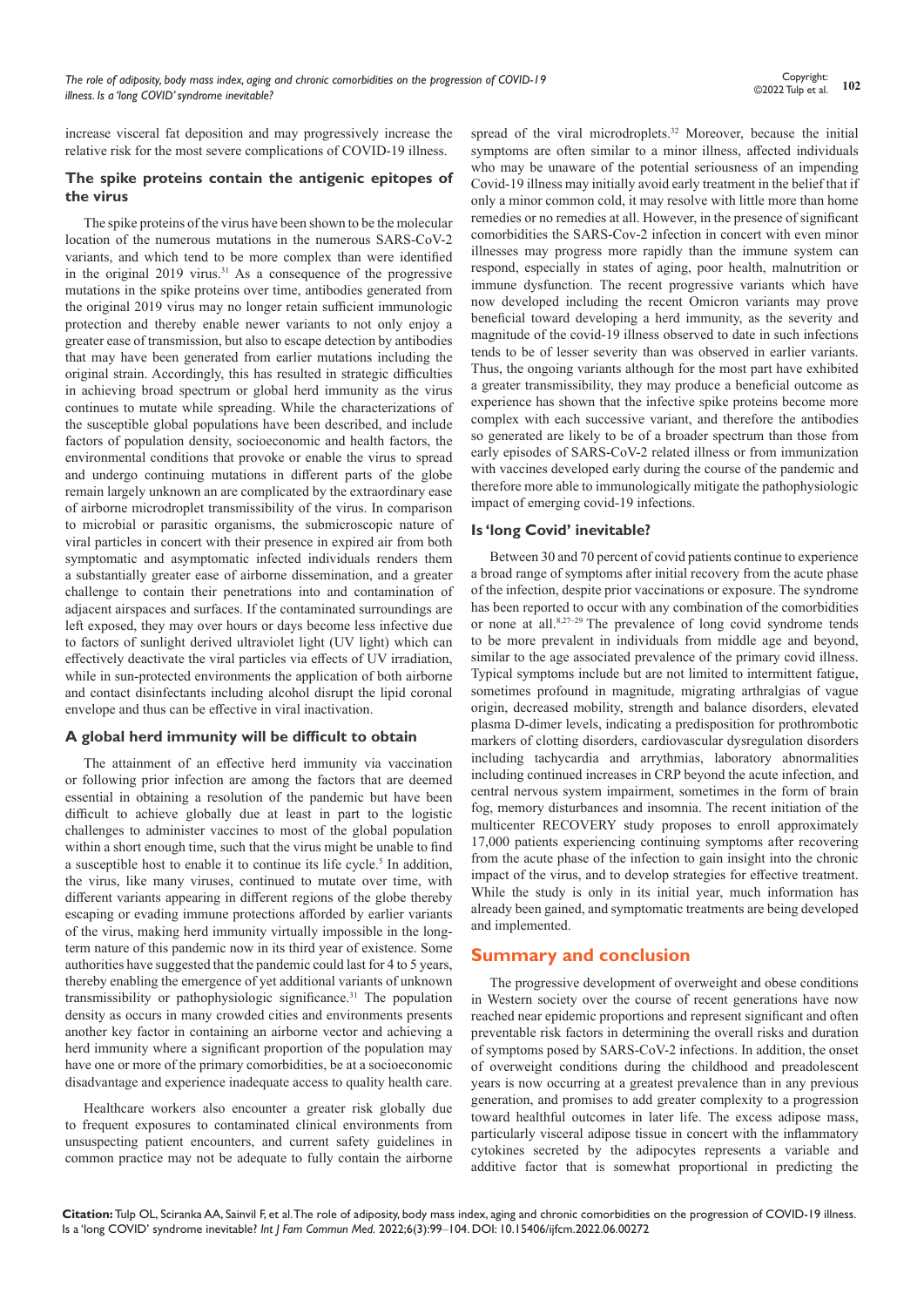potential severity of Covid-19 illness that an individual may endure. This comorbidity is such that the jolly and personable nature often associated with the overweight individual may not be as alluring as in the past considering when the added risks for metabolic disorders and viral infection are taken into account. In the medical community, the excess body fatness has long been known to present increased risks and propensity for the development of cardiovascular and other obesity linked disorders, but the emergence of the Covid-19 pandemic has now helped to surface a greater awareness of the added implication of excess body fat on disease susceptibility with respect to the Covid-19 virus and other infectious diseases. Pandemics occur infrequently but the development of easy and cost effective International travel options by combinations of commercial air, sea and land transportation movements facilitate the more rapid spread of potentially undetected infectious diseases carried by unsuspecting passengers than in any former generations and were instrumental in the rapid dissemination of the SARS-CoV-2 to nearly every continent within a few months of the first reported outbreak of the then unknown virus. The exact timing of patient number one, as well as the precise origin of the virus remains unknown, but speculation suggests it may have evolved from an animal host and jumped species to humans at some point since a number of mammalian species have been found to have become infected with the same or similar strains of the SARS-Cov-2 family of viruses.25

The presence of an overweight or obese state is conducive to the rapid transition of the SARS virus from its airborne microdroplet airspace to its newfound host cells due to the common presence of the ACE2 receptor domains on the plasma membrane surfaces of adipocytes and numerous other tissues. Accordingly, the greater the potential availability of receptor surface area in obese and overweight states is likely compatible with a greater potential for newly arrived virions to associate with their desired ACE2 receptors and commence intracellular replication. The initial infection is followed by migration of newly generated virions to surrounding organs whose tissues also host the ACE2 receptor domains, all while employing the biochemical machinery, nutrient and energy sources of the newfound host tissues for their replication and dissemination. The infective dose of viral particles necessary to overcome host defenses including immunocompetency is unknown, and likely varies depending on the state of health of the newly infected individual, who may remain asymptomatic during the earliest days of the infection. The newly infected individual remains capable of shedding the virus within hours or days of initial viral contact however, and typically well before clinical evidence of an active infection becomes readily apparent. Thus this adds complexity to early containment of the infection via isolation, quarantine or other public health measures, and contributes to a delay in achieving herd immunity status. Considering the popularity and prevalence of international travel, it is not surprising that the infective virus can easily find its new airspace to identify new, unsuspecting naïve candidates who may reside distant from the origin of its viral lineage. While the virus cannot preselect its new host, those in the poorest state of health and physical fitness are likely to be among the most successful recipients and welcome links to the continued migration of the virus. With declining health and fitness, compromises in peripheral circulation may also facilitate the successful infectivity in addition to a decreased relative oxygen availability, a greater capacity for macrophage migration and activation, and release of noxious inflammatory cytokines and reactive oxygen species due to the relative anoxic environment of adipose tissues. Initial recovery times tend to be improved and the incidence of progression to long covid sequella more prevalent in older, less active individuals who may also harbor more significant comorbidities than typically occurs among younger,

healthier individuals with active lifestyles. The ongoing mutations of the SARS-CoV-2 virus has resulted in numerous changes in the infective spike proteins that appear less stereospecific for antibodies generated by earlier variants, resulting in many individuals becoming reinfected despite earlier vaccination or exposure to earlier variants of the virus. However as the virus continues to mutate, the resulting illnesses have tended to cause less severe symptoms, in part believed to be due to the previous exposure resulting in a partial immunity and immune footprint in the form of B cell memory and residual antibody levels. The greater complexity of the mutated spike proteins may also provide some resolution, as the more complex spike proteins may generate a broader and more competent immune response than an initial vaccination may have produced. Irrespective of the above, the presence of overweight and obese conditions throughout the lifespan continue to represent an independent risk factor for the contraction of the SARS-CoV-2 virus with a high incidence of progression to a long covid syndrome, and a risk factor that has increased to near epidemic proportions in much of current Westernized society where it likely will continue to be a virtually insurmountable comorbidity in the near term and ongoing nature of the pandemic.

# **Acknowledgements**

The authors thank the supporting staff of USAT, UHHVI and EMI for administrative and logistical support to complete this manuscript.

# **Conflicts of interest**

The author declares there is no conflict of interest.

#### **References**

- 1. [World Health Organization.](http://www.who.int/news-room/fact-sheets/detail/obesity-and-overweight) *World Health Organization*. 2018.
- 2. [Contreras RE, Schriever SC, Pfluger PT. Physiological and Epigenetic](https://pubmed.ncbi.nlm.nih.gov/31921275/)  [Features of Yoyo Dieting and Weight Control.](https://pubmed.ncbi.nlm.nih.gov/31921275/) *Front Genet*. [2019;10:1015.](https://pubmed.ncbi.nlm.nih.gov/31921275/)
- 3. [Tulp OL, Einstein GP. Obesity and its associated inflammatory cytokines](https://medcraveonline.com/AOWMC/AOWMC-12-00358.pdf)  [pose significant risk factors for COVID-19 outcomes.](https://medcraveonline.com/AOWMC/AOWMC-12-00358.pdf) *Adv Obes Weight Manag Control* [2022; 12\(1\):14–20.](https://medcraveonline.com/AOWMC/AOWMC-12-00358.pdf)
- 4. [Sanon, V, Sainvil, F, Awan, AR, et al. Haiti's cholera epidemic: will it](https://medcraveonline.com/GHOA/GHOA-12-00470.pdf)  reoccur in 2-17?. *[Gastrol Hepat Open Access](https://medcraveonline.com/GHOA/GHOA-12-00470.pdf)*. 2021;12(4):124–126.
- 5. [Tulp OL, Sainvil F, Awan, AR, et al. An editorial perspective: can the](https://www.stephypublishers.com/sojcem/pdf/SOJCEM.MS.ID.000510.pdf)  [attenuated Omicron variant of Covid-19 virus resolve the pandemic in](https://www.stephypublishers.com/sojcem/pdf/SOJCEM.MS.ID.000510.pdf)  2022?. *[SOJ Comp Emerg Med](https://www.stephypublishers.com/sojcem/pdf/SOJCEM.MS.ID.000510.pdf)*. 2022;1(2):1–10.
- 6. Crist, Carolyn. *[Global COVID-19 Death Toll surpasses 6 million](https://www.webmd.com/lung/news/20220307/global-covid-deaths-top-6-million)*. [WebMD, March 7, 2022, from Johns Hopkins University: COVID-19](https://www.webmd.com/lung/news/20220307/global-covid-deaths-top-6-million)  [Mortality Analysis. Covid-19 Dashboard.](https://www.webmd.com/lung/news/20220307/global-covid-deaths-top-6-million)
- 7. Reuters. *[Pandemic's death toll likely vastly underestimated](https://www.thelancet.com/journals/lancet/article/PIIS0140-6736(21)02796-3/fulltext)*. Source". [The Lancet, March 10, 2022.](https://www.thelancet.com/journals/lancet/article/PIIS0140-6736(21)02796-3/fulltext)
- 8. [Connors, JM and Levy JH. COVID-19 and its implications for](https://ashpublications.org/blood/article/135/23/2033/454646/COVID-19-and-its-implications-for-thrombosis-and)  [thrombosis and anticoagulation.](https://ashpublications.org/blood/article/135/23/2033/454646/COVID-19-and-its-implications-for-thrombosis-and) *Blood*. 2020;135:2033–2040.
- 9. [Harapan H, Itoh N, Yufika A, et al. Coronavirus disease 2019 \(COVID-](https://pubmed.ncbi.nlm.nih.gov/32340833/)[19\):a literature review.](https://pubmed.ncbi.nlm.nih.gov/32340833/) *J Infect Public Health*. 2020:13:667–673.
- 10. [Fien Demeulemeester, Karin de Punder,](file:///D:/2.Gopi%20Nadh/2022/May/18-05-2022/IJFCM-06-00272/IJFCM-22-MRW-460_W/,%20Karin%20de%20Punder,%20Marloes%20van%20Heijningen) Marloes van Heijningen, et [al. Obesity as a risk factor for severe COVID-10 and Complications; A](file:///D:/2.Gopi%20Nadh/2022/May/18-05-2022/IJFCM-06-00272/IJFCM-22-MRW-460_W/,%20Karin%20de%20Punder,%20Marloes%20van%20Heijningen)  Review. *Cells*[. 2021;10\(4\):933–2021.](file:///D:/2.Gopi%20Nadh/2022/May/18-05-2022/IJFCM-06-00272/IJFCM-22-MRW-460_W/,%20Karin%20de%20Punder,%20Marloes%20van%20Heijningen)
- 11. [Li MY, Li L, Zhang , et al. Expression of the SARS-CoV-2 cell receptor](https://pubmed.ncbi.nlm.nih.gov/32345362/)  [gene ACE2 in a wide variety of human tissues.](https://pubmed.ncbi.nlm.nih.gov/32345362/) *Infect Dis Poverty*. [2020;9:45.](https://pubmed.ncbi.nlm.nih.gov/32345362/)
- 12. [Rahman MS, Einstein GP, Tulp, OL. Autonomic, immunological, and](https://medcraveonline.com/AOWMC/autonomic-immunological-and-endocrine-influences-on-adipose-tissue-as-an-organnbsp.html)  [endocrine influences on adipose tissue as an organ.](https://medcraveonline.com/AOWMC/autonomic-immunological-and-endocrine-influences-on-adipose-tissue-as-an-organnbsp.html) *Adv Obes Weight Manag & Control*[. 2021;11\(2\):48–58.](https://medcraveonline.com/AOWMC/autonomic-immunological-and-endocrine-influences-on-adipose-tissue-as-an-organnbsp.html)

**Citation:** Tulp OL, Sciranka AA, Sainvil F, et al. The role of adiposity, body mass index, aging and chronic comorbidities on the progression of COVID-19 illness. Is a 'long COVID' syndrome inevitable? *Int J Fam Commun Med.* 2022;6(3):99‒104. DOI: [10.15406/ijfcm.2022.06.00272](https://doi.org/10.15406/ijfcm.2022.06.00272)